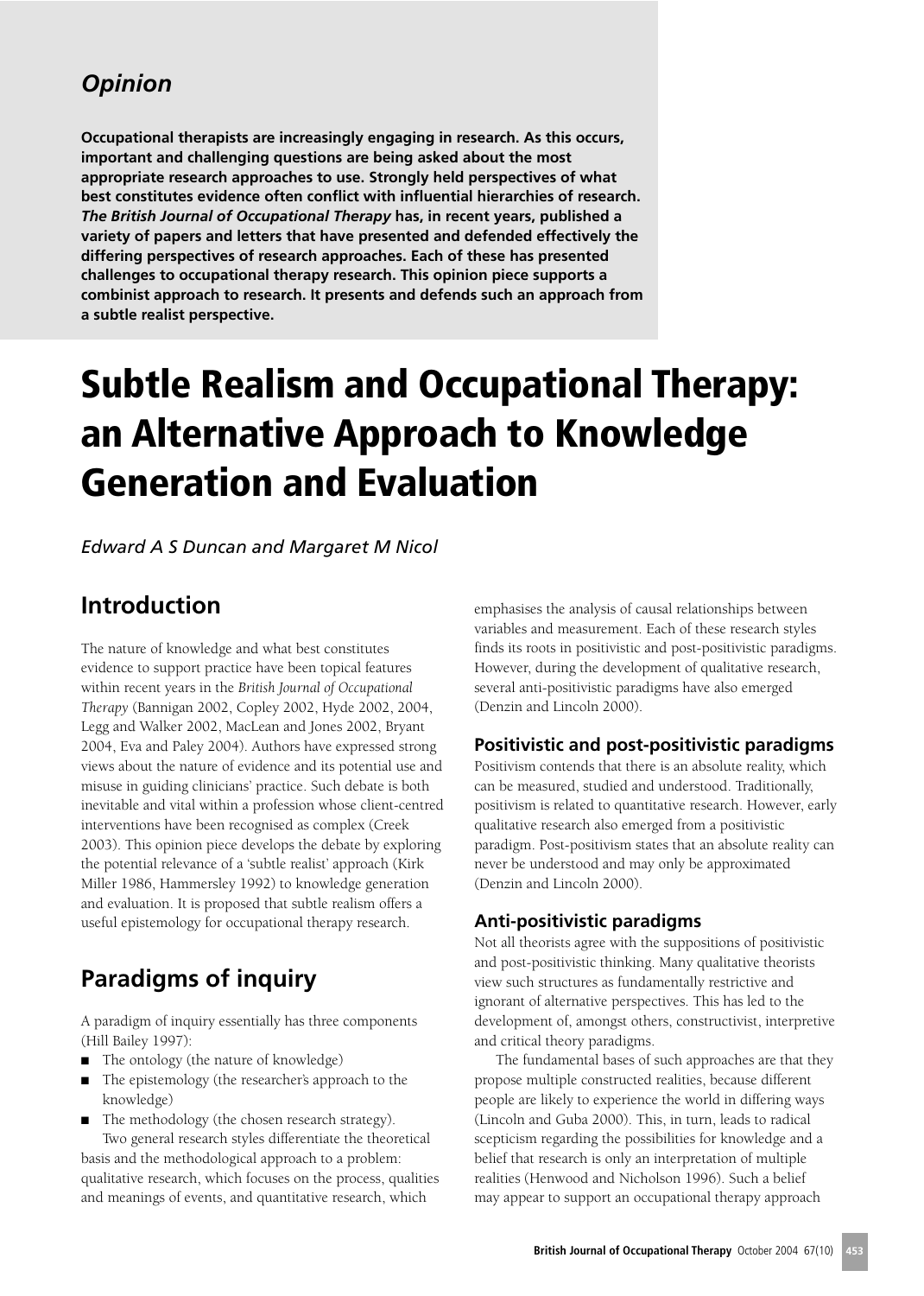to intervention because it seems to validate the professional values of individual worth and the uniqueness of each moment and activity. However, it is unhelpful in a health economic era, where resources are limited and monies are allocated to interventions that can demonstrate their worth

#### **Quantitative or qualitative inquiry?**

Quantitative and qualitative inquiries have been viewed as incompatible (Lincoln 1990). The paradigmatic differences are unmistakable and researchers in each camp frequently dismiss the work of the other as either too biased or too superficial in understanding complex phenomena. However, the presentation of each paradigm as conflicting has been criticised by researchers engaged in health service research, who emphasise that the complex attributes of health care research require a variety of approaches and methodologies to be employed (Silverman 1993, Murphy et al 1998, Miller and Crabtree 2000).

### Research in health care

Health care research has traditionally been viewed as a positivistic, biomedical domain, with little understanding of the nature of qualitative research. However, health care has much to benefit from the knowledge generation of qualitative strategies (Pope and Mays 2000). The choice of paradigm should, therefore, reflect the question and not the preordained beliefs of the researcher. Having agreed that the research should guide the methodology and not vice versa, it is also worth acknowledging that mixed methodologies are frequently necessary in order to address the complex multiple realities of a research question. However, the differing methods need not hold equal weight in all studies. Murphy et al (1998) illustrated how qualitative research methods may take a series of positions on a continuum from a junior to a senior research approach, depending on the nature of the research.

### The combinist perspective

In order to be able to carry out research within the health care environment, Miller and Crabtree (2000) highlighted the importance of:

... seeing with three eyes - the biomedical eye, the inward searching eye of reflexivity, and a third eye that looks for the multiple nested contexts that hold and shape the research questions (p611).

With the above premise, Miller and Crabtree (2000) proposed a new 'gold standard' (p613) of clinical research, one in which multiple methods of inquiry (both quantitative and qualitative) were employed. Such a proposal was not the 'fool's gold' offering 'false riches' (Hyde 2004, p90), but a realistic approach to address the complexity of health care research, including occupational therapy. It was conceptualised

as a double helix of DNA: on one strand the quantitative methodologies and on the other the qualitative methodologies, with both strands connected by the same research questions (Miller and Crabtree 2000).

The combination of methods is a strongly contested arena and has been described as the separatist vs the combinist debate (Duffy 1987). However, this debate is relatively recent because, prior to the rise of positivism in the 1940s, qualitative and quantitative methods were already used in a collaborative manner (Hammersley and Atkinson 1995). Supporters of the combinist perspective argue that the primary choice of approach, when addressing a research subject, should be based on purely instrumental or pragmatic grounds, with the decision being made on which method would address the question best.

The justification for including qualitative strategies in health care research is further enhanced by an examination of health care policy. The Scottish Consumer Council (1994) recognised the value of qualitative methods when conducting health care research. Furthermore, the Scottish Executive Health Department (2000) clearly endorsed the policy of giving the users of health care services a stronger voice in service development.

### **Idealism or realism?**

Although the combination of both paradigms is supported by the above theorists on a pragmatic basis, such a position has also been criticised as being unsustainable because each perspective holds a differing view of reality. Hill Bailey (1997) rejected the possibility of combining research approaches as an ontological impossibility because quantitative research was based on 'scientific realism' while qualitative research was based on 'scientific idealistic' assumptions. These positions find their roots in philosophy and can be summarised as follows:

- Scientific realism is 'the belief that our world has an  $\blacksquare$ existence independent of our perception of it' (Williams and May 1996, p81)
- Scientific idealism is formed from the belief that the external world consists of symbols that are constructed in the mind (Williams and May 1996, Pope and Mays 2000).

Lincoln and Guba (1985) dismissed scientific realism as a 'naïve realism' (p84), describing this as the belief that there was a single unequivocal entity which was completely independent of the researcher or the research process. Instead, Lincoln and Guba (1985) proposed that truth was most clearly understood as the best informed and most sophisticated construction on which there was a consensus. Within this construction, the researcher and participants were an integral process. Other qualitative researchers, known as extreme relativists, reject such a proposal and hold that all research perspectives are unique and equally valid. Extreme relativism is generally viewed as untenable in health care, where research is required to be applied to a setting and which results in action in order to enhance care (Pope and Mays 2000).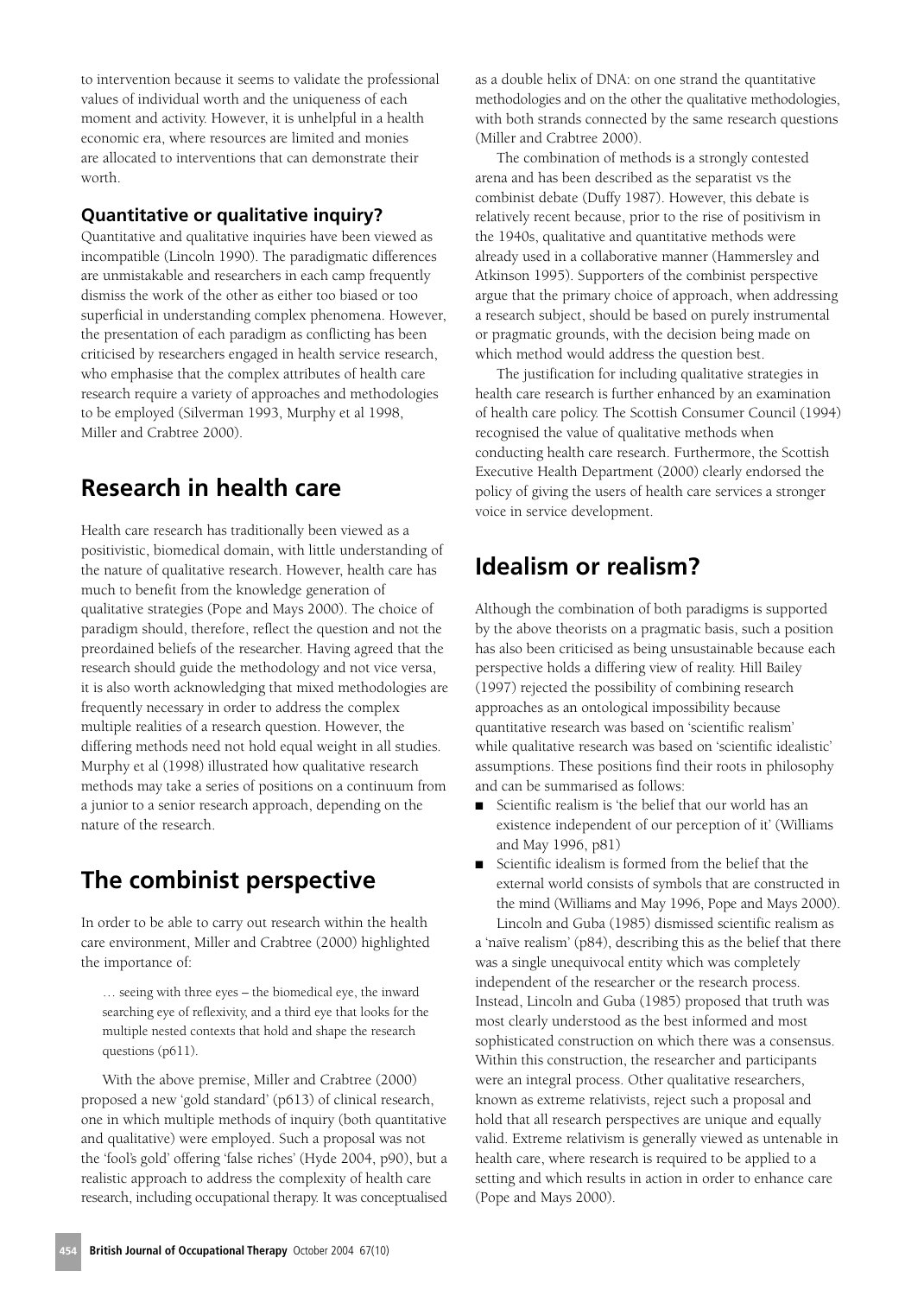#### **Subtle realism**

A further perspective on the philosophical underpinnings of research, known as 'subtle realism', has also been offered (Kirk and Miller 1986, Hammersley 1992). Subtle realists state that all research involves subjective perceptions and observations and concede that different methods will produce different pictures of the participant(s) being studied. Such a stance, however, is not taken to the extent of the extreme relativists (Pope and Mays 2000). Hammersley (1992) and Kirk and Miller (1986) proposed that subjective perceptions and observations did not preclude the existence of independent phenomena and that objects, relationships and experiences could be studied. Therefore, Hammersley's (1992) subtle realist position is compatible with the perspective of combining the research methodologies.

The subtle realist understands that there is no manner in which the researcher can claim to have absolute certainty regarding the findings of his or her research. Rather:

...the objective should be the search for knowledge about which we can be reasonably confident. Such confidence will be based upon judgements about the credibility and plausibility of knowledge claims (Murphy et al 1998, p69).

This concept has, however, been criticised as having no true ontological basis (Seale 1999). Others (Smith and Heshusius 1986) have argued that subtle realism is a post-positivistic/realist approach, which requires to be defined as such in order to shape the methodological analysis of data coming from a study. Despite such criticisms, the subtle realist approach is increasingly being embraced as a useful research construct in health care (Murphy et al 1998). In their comprehensive review of qualitative research methods, Murphy et al (1998) supported Hammersley's (1992) perspective of subtle realism as a valuable approach to health care research.

# **Conclusion**

Occupational therapy, as a client-centred and complex intervention, poses significant research challenges. These challenges reach to the ontological and epistemological roots of knowledge. Recent publications have brought these dilemmas to light and various views have been offered as to the best approach to research within the profession.

This opinion piece has argued that it is necessary to use combined research methods in all occupational therapy research and supports the use of the revised gold standard of Miller and Crabtree (2000). Subtle realism has been described and is presented as an important epistemological perspective that is gaining ground within health care research and that offers a useful alternative perspective on the nature of knowledge for research within the profession.

#### **Acknowledgements**

This paper was developed from the first author's doctoral thesis. I am grateful to Professor Alastair Ager for research supervision.

The following institutions supported the study:

- The College of Occupational Therapists, for the Hospital Saving  $\qquad \qquad -$ Association Research Degree Scholarship (1999)
- The High Security Psychiatric Services Commissioning Board for the  $\overline{a}$ award of a Sir Kenneth Calman Bursary (1999)
- The State Hospital Research Funding Committee (2002)
- The Occupational Therapy Service at The State Hospital for supporting this work through dedicated time.

#### **References**

Bannigan K (2002) EBP, RCTs and a climate of mutual respect. (Letter.) British Journal of Occupational Therapy, 65(8), 391-92.

- Bryant W (2004) Numbers in evidence. (Letter.) British Journal of Occupational Therapy, 67(2), 99-100.
- Copley J (2002) RCTs: continuing the debate. (Letter.) British Journal of Occupational Therapy, 65(7), 346-47.
- Creek J (2003) Occupational therapy defined as a complex intervention. London: College of Occupational Therapists.
- Denzin NK, Lincoln YS (2000) Introduction: the discipline and practice of qualitative research. In: NK Denzin, YS Lincoln, eds. Handbook of qualitative research. 2nd ed. Thousand Oaks, CA: Sage, 1-28.

- Eva G, Paley J (2004) Numbers in evidence. British Journal of Occupational Therapy, 67(1), 47-50.
- Hammersley M (1992) What's wrong with ethnography? New York: Routledae.
- Hammersley M, Atkinson P (1995) Ethnography: principles in practice. London: Routledge.
- Henwood K, Nicholson P (1996) Qualitative research. The Psychologist, 3, 109-10.
- Hill Bailey PH (1997) Finding your way around qualitative methods. Journal of Advanced Nursing, 25, 18-22.

Hyde P (2002) RCTs: legitimate research tool or fancy mathematics? (Letter.) British Journal of Occupational Therapy, 65(9), 435-36.

- Hyde P (2004) Fool's gold: examining the use of gold standards in the production of research evidence. British Journal of Occupational Therapy, 67(2), 89-93.
- Kirk J, Miller M (1986) Reliability and validity in qualitative research. Newbury Park, CA: Sage.
- Legg L, Walker M (2002) Let us use randomised controlled trials. (Letter.) British Journal of Occupational Therapy, 65(3), 149.

Lincoln YS (1990) The making of a constructivist: a remembrance of transformations past, the paradigm dialogue. Newbury Park, CA: Sage.

Lincoln YS, Guba EG (1985) Naturalistic inquiry. Newbury Park, CA: Sage. Lincoln YS, Guba EG (2000) Paradigmatic controversies, contradictions and emerging confluences. In: KN Denzin, YS Lincoln, eds. Handbook of qualitative research. 2nd ed. Thousand Oaks, CA: Sage, 163-88.

MacLean F, Jones D (2002) RCTs: need for wider debate. (Letter.) British Journal of Occupational Therapy, 65(6), 294-95.

Duffy M (1987) Methodological triangulation: a vehicle for merging quantitative and qualitative research methods. Journal of Nursing Scholarship, 19, 130-33.

Miller WL, Crabtree BF (2000) Clinical research. In: NK Denzin, YS Lincoln, eds. Handbook of qualitative research. Thousand Oaks, CA: Sage, 607-31.